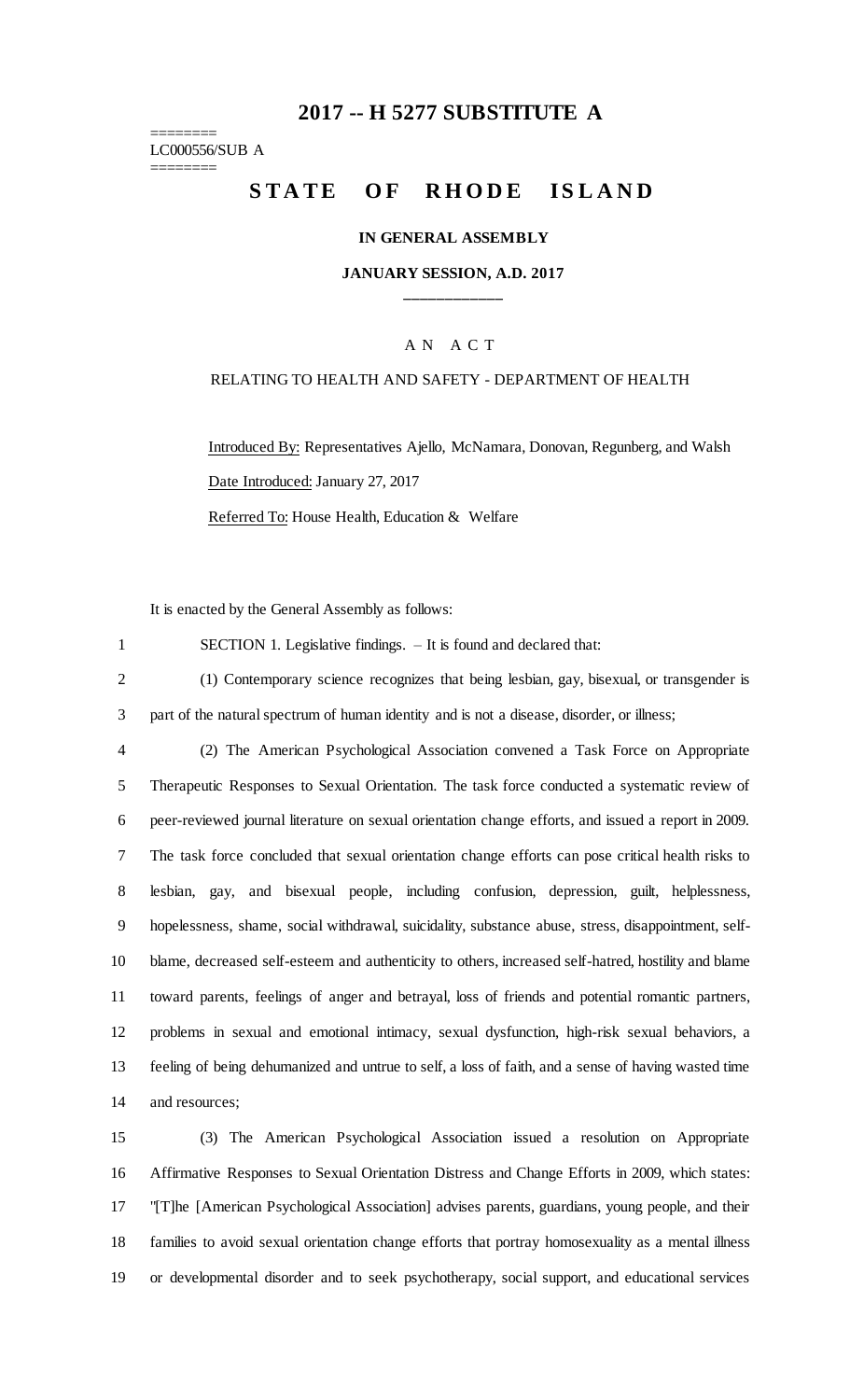that provide accurate information on sexual orientation and sexuality, increase family and school support, and reduce rejection of sexual minority youth";

 (4) The American Psychiatric Association published a position statement in March 2000 in which it stated:

 (i) "Psychotherapeutic modalities to convert or 'repair' homosexuality are based on developmental theories whose scientific validity is questionable. Furthermore, anecdotal reports of 'cures' are counterbalanced by anecdotal claims of psychological harm. In the last four decades, 'reparative' therapists have not produced any rigorous scientific research to substantiate their claims of cure. Until there is such research available, [the American Psychiatric Association] recommends that ethical practitioners refrain from attempts to change individuals' sexual orientation, keeping in mind the medical dictum to first, do no harm";

 (ii) "The potential risks of reparative therapy are great, including depression, anxiety and self-destructive behavior, since therapist alignment with societal prejudices against homosexuality may reinforce self-hatred already experienced by the patient. Many patients who have undergone reparative therapy relate that they were inaccurately told that homosexuals are lonely, unhappy individuals who never achieve acceptance or satisfaction. The possibility that the person might achieve happiness and satisfying interpersonal relationships as a gay man or lesbian is not presented, nor are alternative approaches to dealing with the effects of societal stigmatization discussed"; and

 (iii) "Therefore, the American Psychiatric Association opposes any psychiatric treatment such as reparative or conversion therapy which is based upon the assumption that homosexuality per se is a mental disorder or based upon the a priori assumption that a patient should change his or her sexual homosexual orientation";

 (5) The American Academy of Pediatrics in 1993 published an article in its journal, Pediatrics, stating: "Therapy directed at specifically changing sexual orientation is contraindicated, since it can provoke guilt and anxiety while having little or no potential for achieving changes in orientation";

 (6) The American Medical Association Council on Scientific Affairs prepared a report in 1994 in which it stated: "Aversion therapy (a behavioral or medical intervention which pairs unwanted behavior, in this case, homosexual behavior, with unpleasant sensations or aversive consequences) is no longer recommended for gay men and lesbians. Through psychotherapy, gay men and lesbians can become comfortable with their sexual orientation and understand the societal response to it";

(7) The National Association of Social Workers prepared a 1997 policy statement in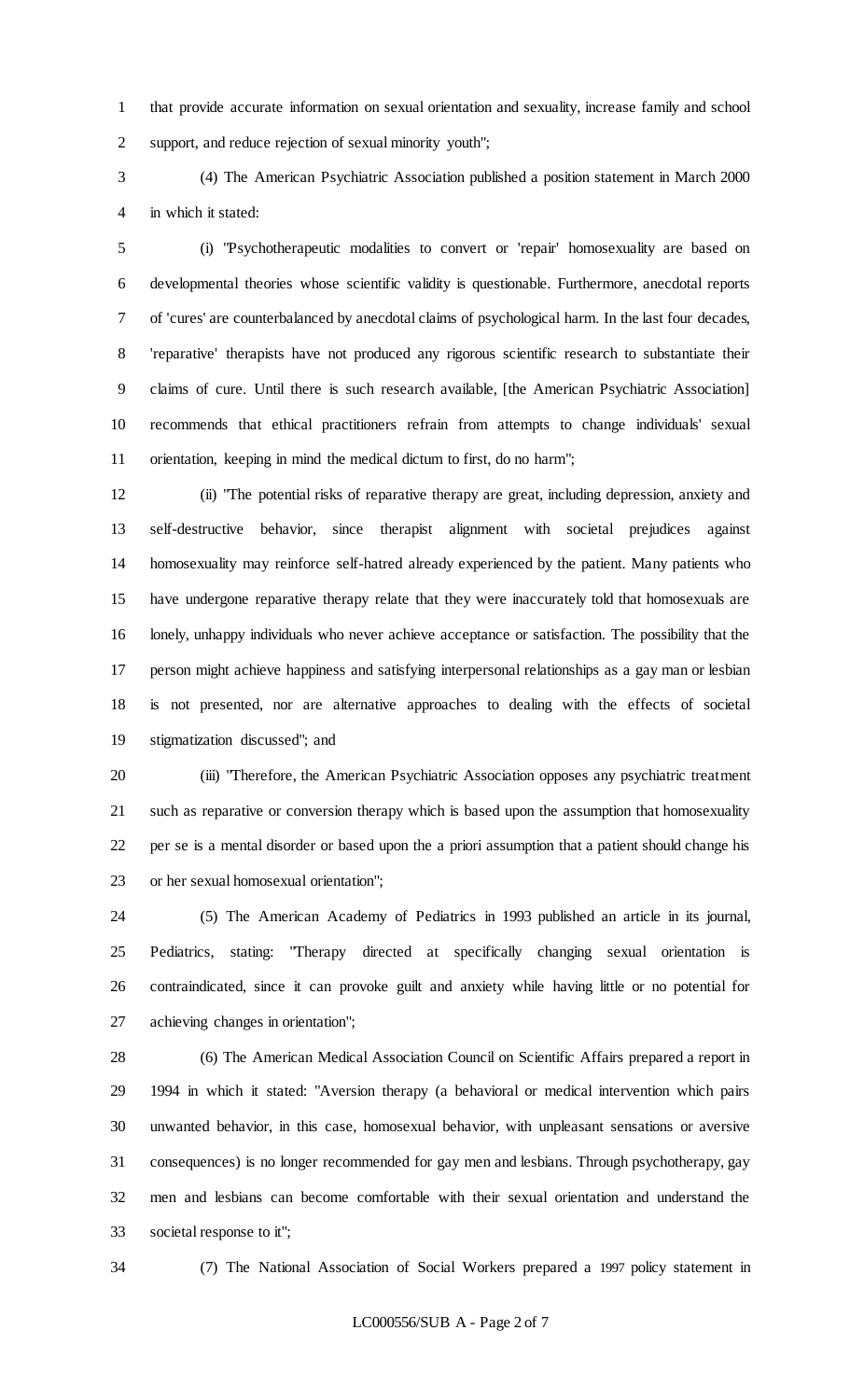which it stated: "Social stigmatization of lesbian, gay, and bisexual people is widespread and is a primary motivating factor in leading some people to seek sexual orientation changes. Sexual orientation conversion therapies assume that homosexual orientation is both pathological and freely chosen. No data demonstrates that reparative or conversion therapies are effective, and, in fact, they may be harmful";

 (8) The American Counseling Association Governing Council issued a position statement in April of 1999 and in it the council states: "We oppose the promotion of 'reparative therapy' as a 'cure' for individuals who are homosexual";

 (9) The American School Counselor Association issued a position statement in 2014 which states that: "It is not the role of the professional school counselor to attempt to change a student's sexual orientation or gender identity. Professional school counselors do not support efforts by licensed mental health professionals to change a student's sexual orientation or gender as these practices have been proven ineffective and harmful";

 (10) The American Psychoanalytic Association issued a position statement in June 2012 on attempts to change sexual orientation, gender identity, or gender expression, and in it the association states: "As with any societal prejudice, bias against individuals based on actual or perceived sexual orientation, gender identity or gender expression negatively affects mental health, contributing to an enduring sense of stigma and pervasive self-criticism through the internalization of such prejudice"; and

 "Psychoanalytic technique does not encompass purposeful attempts to 'convert', 'repair', change or shift an individual's sexual orientation, gender identity or gender expression. Such directed efforts are against fundamental principles of psychoanalytic treatment and often result in substantial psychological pain by reinforcing damaging internalized attitudes";

 (11) The American Academy of Child and Adolescent Psychiatry in 2012 published an article in its journal, Journal of the American Academy of Child and Adolescent Psychiatry, stating: "Clinicians should be aware that there is no evidence that sexual orientation can be altered through therapy, and that attempts to do so may be harmful. There is no empirical evidence adult homosexuality can be prevented if gender nonconforming children are influenced to be more gender conforming. Indeed, there is no medically valid basis for attempting to prevent homosexuality, which is not an illness. On the contrary, such efforts may encourage family rejection and undermine self-esteem, connectedness and caring, important protective factors against suicidal ideation and attempts. Given that there is no evidence that efforts to alter sexual orientation are effective, beneficial or necessary, and the possibility that they carry the risk of significant harm, such interventions are contraindicated";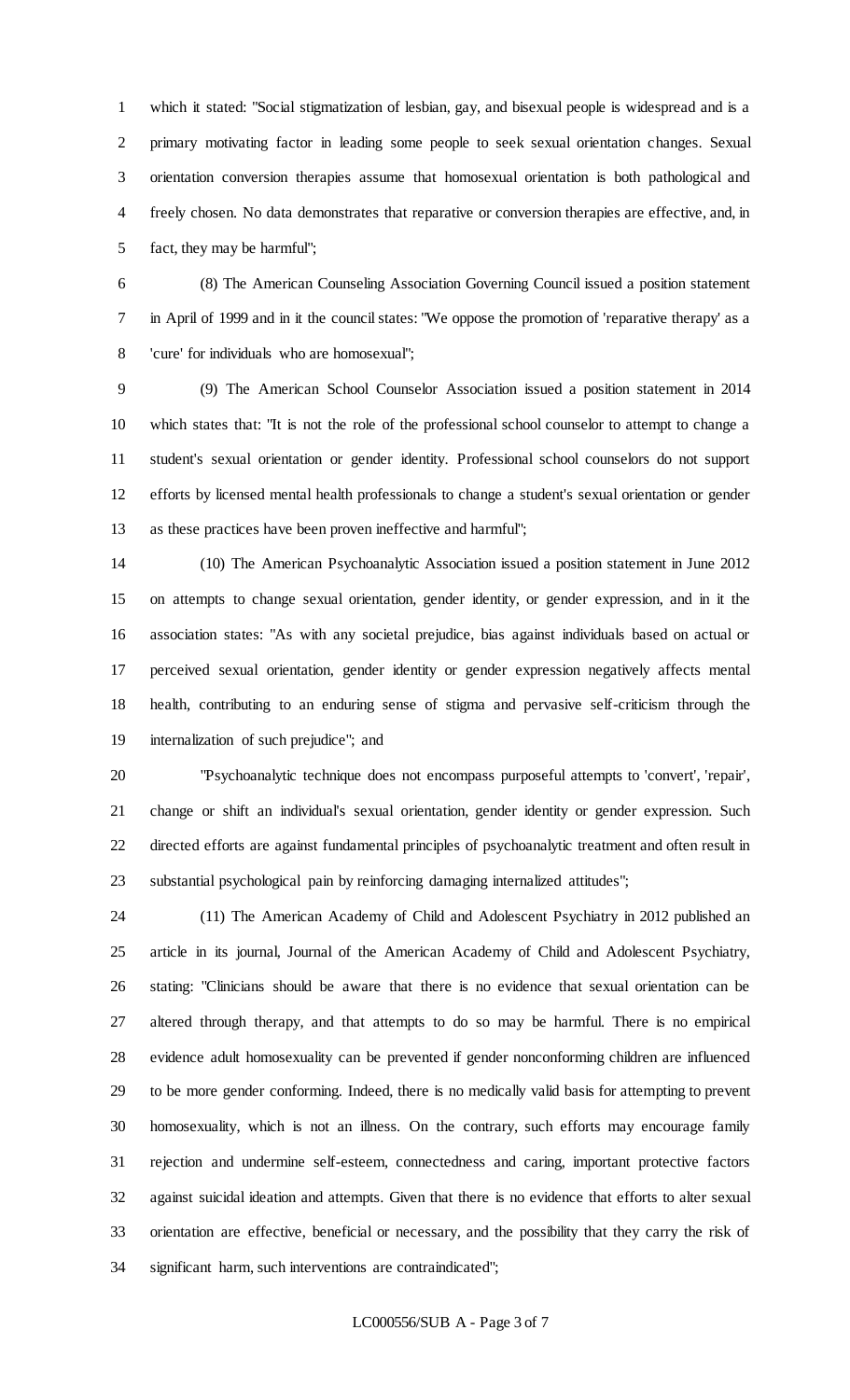(12) The Pan American Health Organization, a regional office of the World Health Organization, issued a statement in 2012 stating: "These supposed conversion therapies constitute a violation of the ethical principles of health care and violate human rights that are protected by international and regional agreements." The organization also noted that reparative therapies "lack medical justification and represent a serious threat to the health and well-being of affected people";

 (13) The American Association of Sexuality Educators, Counselors, and Therapists issued a statement in 2014 stating: "[S]ame sex orientation is not a mental disorder and we oppose any 'reparative' or conversion therapy that seeks to 'change' or 'fix' a person's sexual orientation. AASECT does not believe that sexual orientation is something that needs to be 'fixed' or 'changed'. The rationale behind this position is the following: Reparative therapy (for minors, in particular) is often forced or nonconsensual. Reparative therapy has been proven harmful to minors. There is no scientific evidence supporting the success of these interventions. Reparative therapy is grounded in the idea that non-heterosexual orientation is "disordered." Reparative therapy has been shown to be a negative predictor of psychotherapeutic benefit";

 (14) The American College of Physicians wrote a position paper in 2015 stating: "The College opposes the use of 'conversion,' 'reorientation,' or 'reparative' therapy for the treatment of LGBT persons .... Available research does not support the use of reparative therapy as an effective method in the treatment of LGBT persons. Evidence shows that the practice may actually cause emotional or physical harm to LGBT individuals, particularly adolescents or young persons";

 (15) Minors who experience family rejection based on their sexual orientation face especially serious health risks. In one study, lesbian, gay, and bisexual young adults who reported higher levels of family rejection during adolescence were 8.4 times more likely to report having attempted suicide, 5.9 times more likely to report high levels of depression, 3.4 times more likely to use illegal drugs, and 3.4 times more likely to report having engaged in unprotected sexual intercourse compared with peers from families that reported no or low levels of family rejection. This is documented by Caitlin Ryan et al., in their article entitled Family Rejection as a Predictor of Negative Health Outcomes in White and Latino Lesbian, Gay, and Bisexual Young Adults (2009) 123 Pediatrics 346; and

 (16) Rhode Island has a compelling interest in protecting the physical and psychological well-being of minors, including lesbian, gay, bisexual, and transgender youth, and in protecting its minors against exposure to serious harms caused by conversion therapy.

SECTION 2. Title 23 of the General Laws entitled "HEALTH AND SAFETY" is hereby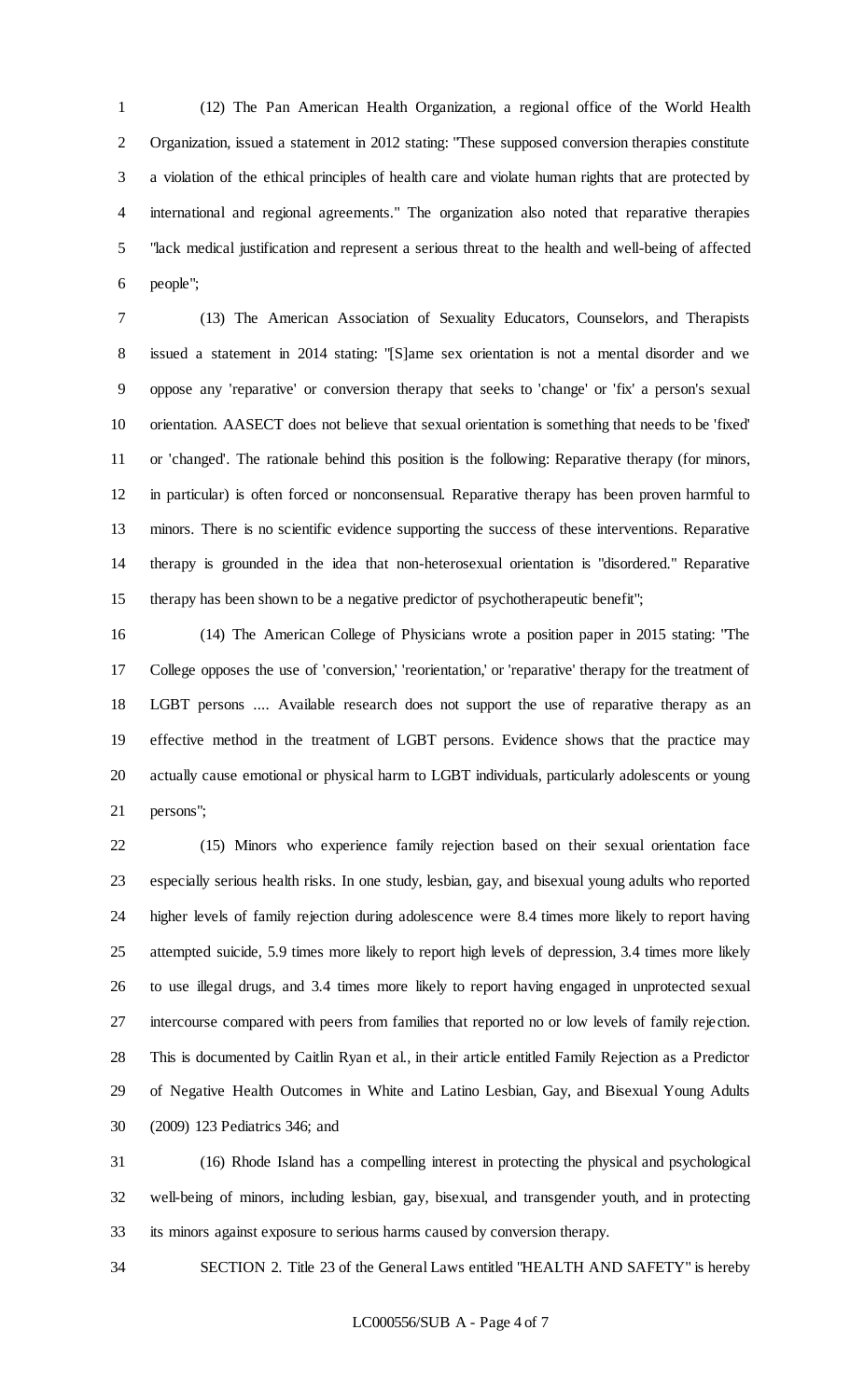| $\mathbf{1}$   | amended by adding thereto the following chapter:                                                      |
|----------------|-------------------------------------------------------------------------------------------------------|
| $\overline{2}$ | <b>CHAPTER 94</b>                                                                                     |
| 3              | PREVENTION OF CONVERSION THERAPY FOR CHILDREN                                                         |
| 4              | 23-94-1. Short title.                                                                                 |
| 5              | This chapter shall be known and may be cited as the "Prevention of Conversion Therapy"                |
| 6              | for Children Act."                                                                                    |
| 7              | 23-94-2. Definitions.                                                                                 |
| 8              | As used in this chapter:                                                                              |
| 9              | (1) "Conversion therapy" means any practices or treatments that seek to change an                     |
| 10             | individual's sexual orientation or gender identity, including efforts to change behaviors or gender   |
| 11             | expressions or to eliminate or reduce sexual or romantic attractions or feelings toward individuals   |
| 12             | of the same gender. Conversion therapy shall not include counseling that provides assistance to a     |
| 13             | person undergoing gender transition, or counseling that provides acceptance, support, and             |
| 14             | understanding of a person or facilitates a person's coping, social support, and identity exploration  |
| 15             | development, including sexual-orientation-neutral interventions to prevent or address<br>and          |
| 16             | unlawful conduct or unsafe sexual practices, as long as such counseling does not seek to change       |
| 17             | an individual's sexual orientation or gender identity.                                                |
| 18             | (i) "Conversion therapy" shall include any practice by any licensed professional that                 |
| 19             | seeks or purports to impose change of an individual's sexual orientation or gender identity,          |
| 20             | practices which attempt or purport to change behavioral expression of an individual's sexual          |
| 21             | orientation or gender identity or attempt or purport to eliminate or reduce sexual or romantic        |
| 22             | attractions or feelings toward individuals of the same sex;                                           |
| 23             | (ii) "Conversion therapy" shall not include practices which:                                          |
| 24             | (A) Provide acceptance, support, and understanding of an individual's sexual orientation,             |
| 25             | gender identity, or gender expression and the facilitation of an individual's coping, social support, |
| 26             | and identity exploration and development, including interventions to prevent or address unlawful      |
| 27             | conduct or unsafe sexual practices; or                                                                |
| 28             | (B) Provide acceptance, support, or understanding of an individual's gender expression or             |
| 29             | facilitation of an individual's coping, social support, and identity exploration and<br>the           |
| 30             | development.                                                                                          |
| 31             | (2) "Department" means the Rhode Island department of health.                                         |
| 32             | (3) "Licensed professional" means any licensed medical, mental health, or human service               |
| 33             | professional licensed pursuant to title 5 including, but not limited to, any psychologist,            |
| 34             | psychiatrist, social worker, nurse, mental health professional, human services professional, under    |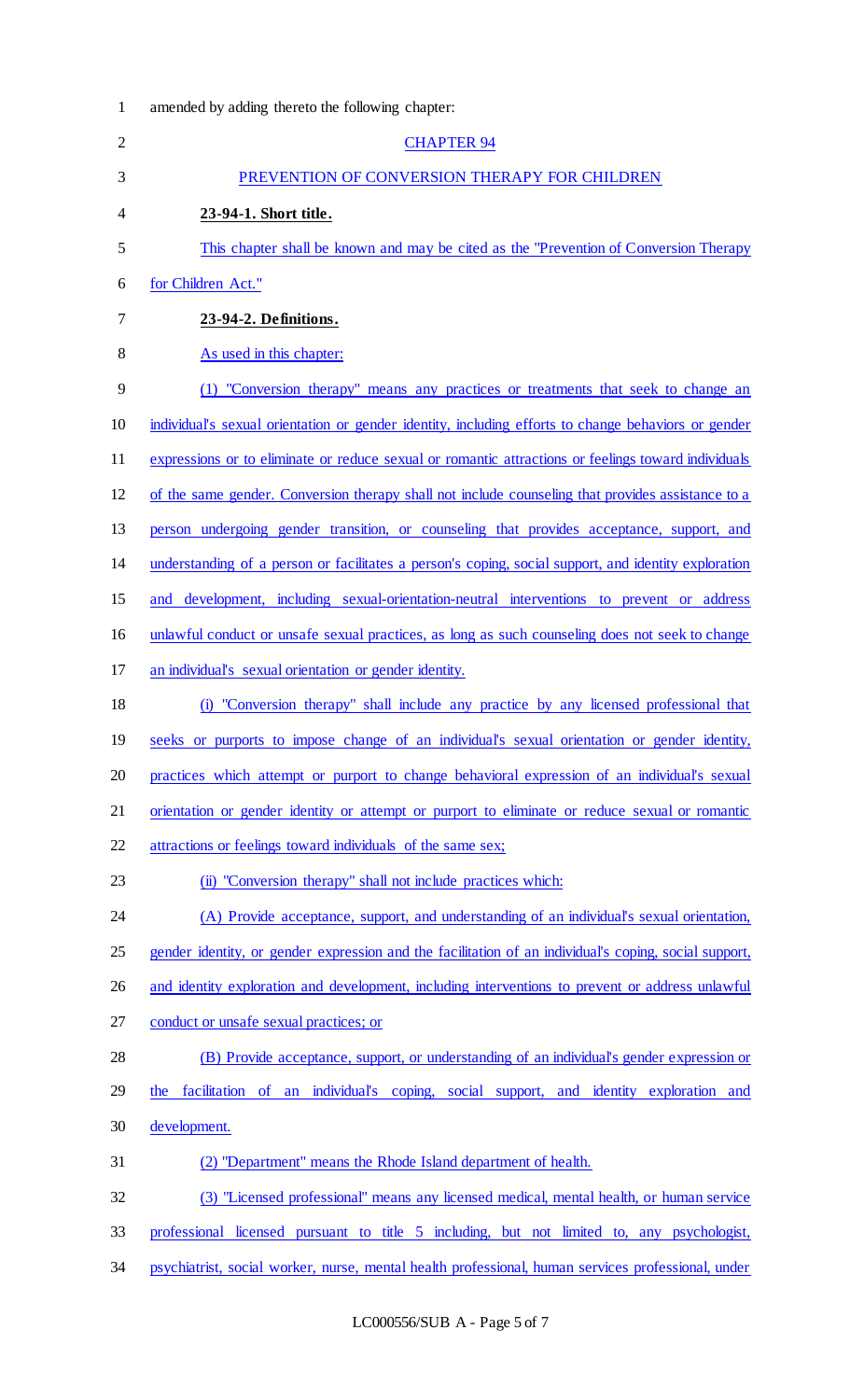1 any provisions of the general law, rule or regulation to the contrary.

|                | any provisions of the general law, rule of regulation to the contrary.                               |
|----------------|------------------------------------------------------------------------------------------------------|
| $\overline{2}$ | 23-94-3. Conversion therapy efforts for minors prohibited – Violations and                           |
| 3              | enforcement.                                                                                         |
| 4              | (a) No licensed professional shall advertise for or engage in conversion therapy efforts             |
| 5              | with or relating to a patient(s) under the age of eighteen $(18)$ .                                  |
| 6              | (b) Any conversion therapy practiced by a licensed professional, as defined in $\S 23-94-2$ ,        |
| 7              | on a patient under the age of eighteen (18) shall be considered unprofessional conduct and shall     |
| $8\,$          | subject them to discipline by the department, which discipline may include suspension and            |
| 9              | revocation of the professional's license.                                                            |
| 10             | (c) The department is hereby authorized to initiate proceedings for violations of this               |
| 11             | section.                                                                                             |
| 12             | (d) The department shall promulgate rules in accordance with the provisions of this                  |
| 13             | section. These rules and regulations shall include, but not be limited to, a clear distinction       |
| 14             | between conversion therapy and other types of medically or clinically recognized therapies and       |
| 15             | practices, including, but not limited to, those practices referenced in $\S 23-94-2(1)(ii)$ of this  |
| 16             | section.                                                                                             |
| 17             | 23-94-4. Prohibition on state funding for conversion therapy.                                        |
| 18             | No state funds, nor any funds belonging to a municipality, agency, or political                      |
| 19             | subdivision of this state, shall be expended for the purpose of conducting conversion therapy,       |
| 20             | referring a person for conversion therapy, health benefits coverage for conversation therapy, or a   |
| 21             | grant or contract with any entity that conducts conversion therapy or refers individuals for         |
| 22             | conversion therapy.                                                                                  |
| 23             | 23-94-5. Severability.                                                                               |
| 24             | If any provision of this chapter or of any rule or regulation made under this chapter, or its        |
| 25             | application to any person or circumstance is held invalid by a court of competent jurisdiction, the  |
| 26             | remainder of the chapter, rule, or regulation and the application of the provision to other persons  |
| 27             | or circumstances shall not be affected by this invalidity. The invalidity of any section or sections |
| 28             | or parts of any section or sections shall not affect the validity of the remainder of the chapter.   |
|                |                                                                                                      |

29 SECTION 3. This act shall take effect upon passage.

======== LC000556/SUB A ========